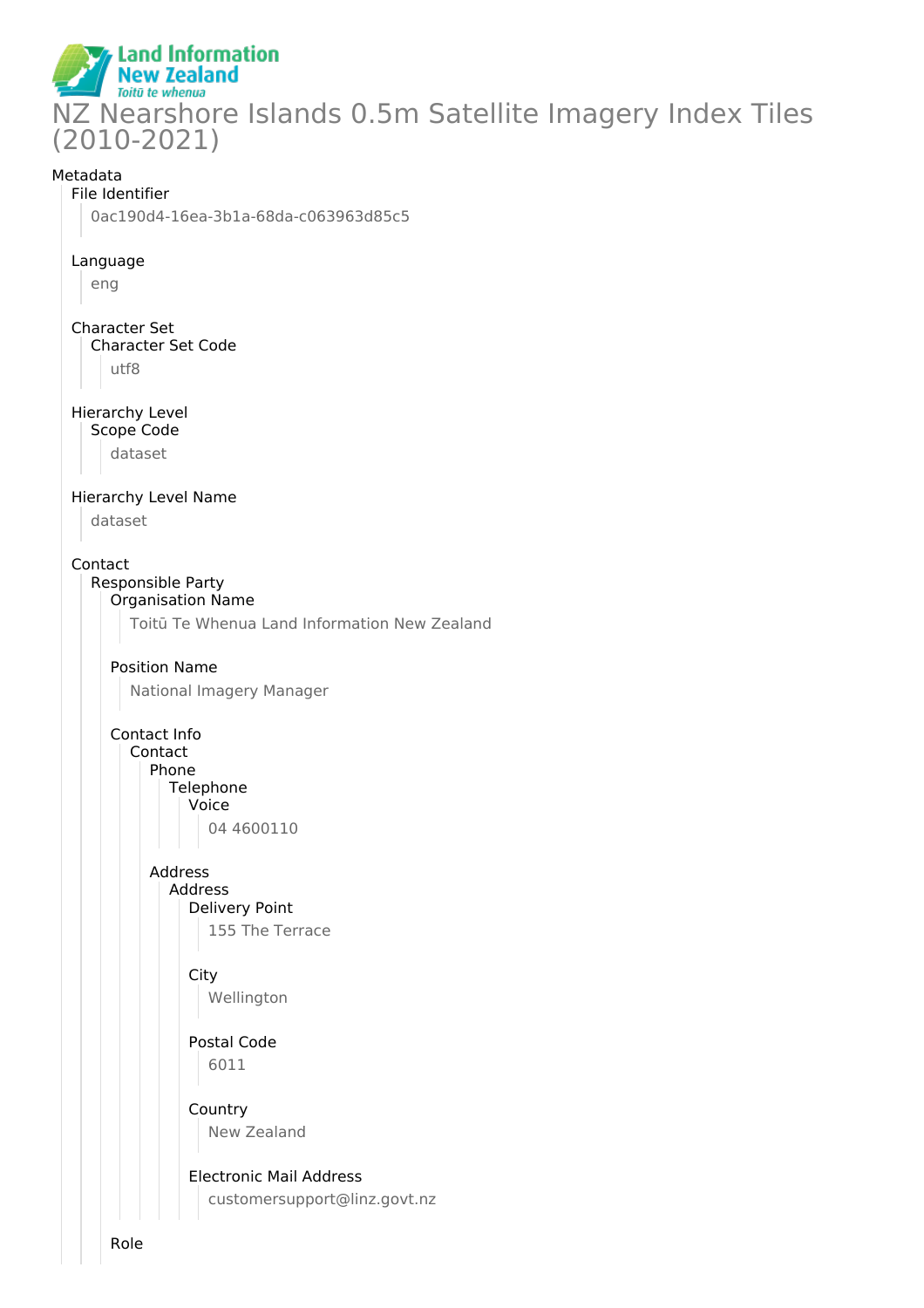Role Code pointOfContact Date Stamp Date 2022-04-05 Metadata Standard Name ANZLIC Metadata Profile: An Australian/New Zealand Profile of AS/NZS ISO 19115:2005, Geographic information - Metadata Metadata Standard Version 1.1 Reference System Info Reference System Reference System Identifier Identifier Code 2193 Identification Info Data Identification Citation Citation Title NZ Nearshore Islands 0.5m Satellite Imagery Index Tiles (2010-2021) Date Abstract Index Tiles ONLY, for actual orthophotos see layer [NZ Nearshore Islands 0.5m Satellite Imagery (2010-2021)](http://data.linz.govt.nz/layer/107366) Satellite Imagery of some of Aotearoa New Zealand's nearshore islands which do not have aerial imagery coverage. The imagery was captured between 2010 and 2021 and encompasses Manawatāwhi / Three Kings Islands, Poor Knights Islands, Hen and Chickens Islands, Karewa Island, Taumaihi Island, Motunau / Plate Island, Motuhaku Island / Schooner Rocks, Solander Island / Hautere, Little Solander Island, Rarotoka Island, Escape Reefs, Dog Island and Ruapuke Island and its surrounding islands. Imagery was captured for Toitū Te Whenua Land Information New Zealand by Maxar, Inc. Data comprises: • 78 ortho-rectified RGB GeoTIFF images in NZGD2000 / New Zealand Transverse Mercator 2000 projection, tiled into the LINZ Standard 1:5000 tile layout • Tile layout in NZGD2000 / New Zealand Transverse Mercator 2000 projection containing relevant information. Please refer to the tile index layer for specific details, naming conventions, etc. Imagery supplied as 50cm pixel resolution, 3 band (RGB) uncompressed GeoTIFF. The spatial accuracy is <8.5m at 90% confidence Status Progress Code completed Point Of Contact Responsible Party Organisation Name Toitū Te Whenua Land Information New Zealand Position Name National Imagery Manager Contact Info Contact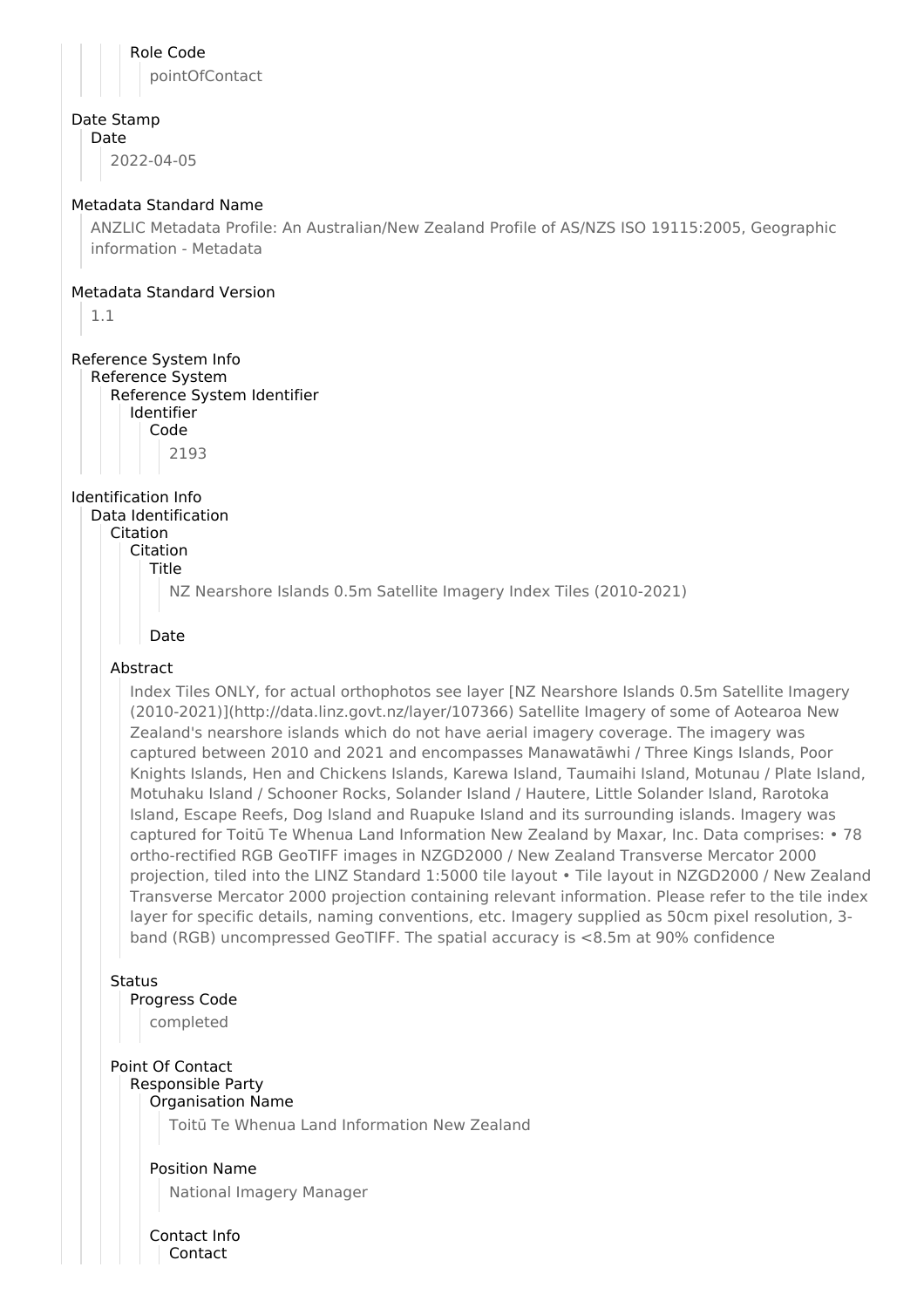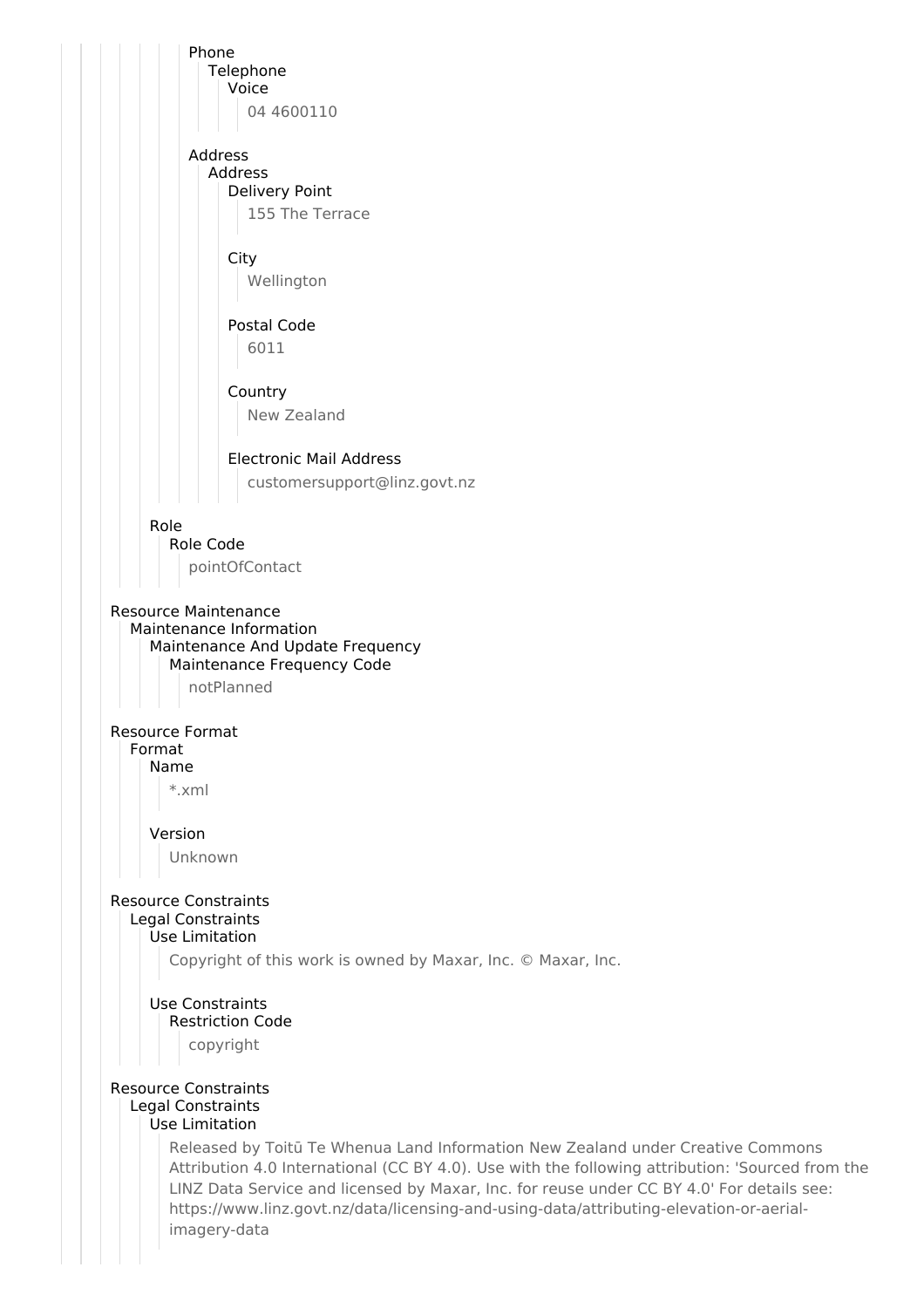Use Constraints Restriction Code license Resource Constraints Security Constraints Classification Classification Code unclassified Spatial Representation Type Code vector Representative Fraction Denominator Integer 5000 Language eng Character Set Character Set Code utf8 Topic Category Code imageryBaseMapsEarthCover Extent EX \_ Extent Geographic Element EX \_ Geographic Description Identifier Authority Citation Title ANZMet Lite Country codelist Date Edition Version 1.0 Edition Date Date 2009-03-31 Identifier Identifier Code http://asdd.ga.gov.au/asdd/profileinfo/anzlic-country.xml#Country Cited Responsible Party Responsible Party Organisation Name ANZLIC the Spatial Information Council Role Role Code custodian